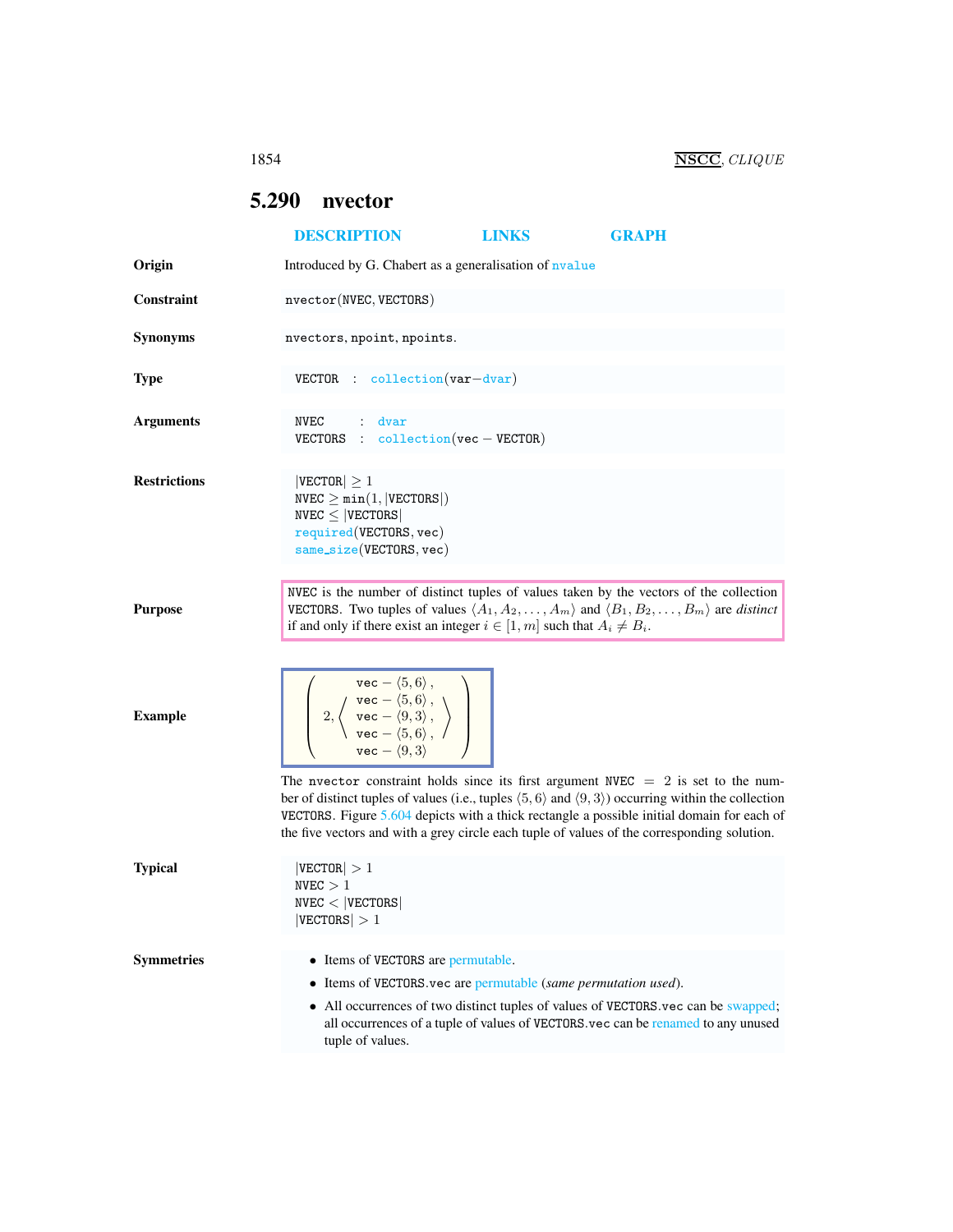<sup>20081220</sup> 1855



<span id="page-1-0"></span>Figure 5.604: Possible initial domains ( $C_{11} \in [1, 6]$ ,  $C_{12} \in [2, 6]$ ,  $C_{21} \in [3, 5]$ ,  $C_{22} \in$  $[6, 9], C_{31} \in [4, 10], C_{32} \in [1, 4], C_{41} \in [5, 9], C_{42} \in [3, 7], C_{51} \in [9, 11], C_{52} \in$  $[0, 5]$ ) and solution corresponding to the **Example** slot: we have two distinct vectors  $(NVEC = 2)$ 

| Arg. properties      | • Functional dependency: NVEC determined by VECTORS.<br>• Contractible wrt. VECTORS when NVEC $= 1$ and $ VECTORS  > 0$ .<br>• Contractible wrt. VECTORS when NVEC $=$  VECTORS .                                                                                                                                                                                                                                                                                                                                                         |  |  |
|----------------------|-------------------------------------------------------------------------------------------------------------------------------------------------------------------------------------------------------------------------------------------------------------------------------------------------------------------------------------------------------------------------------------------------------------------------------------------------------------------------------------------------------------------------------------------|--|--|
| <b>Remark</b>        | It was shown in $[109, 108]$ that, finding out whether a nvector constraint has a solution<br>or not is NP-hard (i.e., the restriction to the rectangle case and to the atmost side of the<br>nvector were considered for this purpose). This was achieved by reduction from the<br>rectangle clique partition problem.                                                                                                                                                                                                                   |  |  |
| <b>Reformulation</b> | Assume the collection VECTORS is not empty (otherwise NVEC $= 0$ ). In this context, let<br>n and m respectively denote the number of vectors of the collection VECTORS and the<br>number of components of each vector. Furthermore, let $\alpha_i = \min(C_{1i}, C_{2i}, \dots, C_{ni}),$<br>$\beta_i = \max(\overline{C_{1i}}, \overline{C_{2i}}, \dots, \overline{C_{ni}}), \gamma_i = \beta_i - \alpha_i + 1, (i \in [1, m]).$ By associating to each<br>vector<br>$\langle C_{k1}, C_{k2}, \ldots, C_{km} \rangle, \ (k \in [1, n])$ |  |  |
|                      | a variable<br>$D_k = \sum_{1 \leq i \leq m} \left( \left( \prod_{i \leq i \leq m} \gamma_j \right) \cdot (C_{ki} - \alpha_i) \right),$                                                                                                                                                                                                                                                                                                                                                                                                    |  |  |
|                      | the constraint<br>nvector(NVEC,<br>$\langle \texttt{vec} - \langle C_{11}, C_{12}, \ldots, C_{1m} \rangle,$<br>$\texttt{vec} - \langle C_{21}, C_{22}, \ldots, C_{2m} \rangle,$                                                                                                                                                                                                                                                                                                                                                           |  |  |

$$
\mathsf{vec} - \langle C_{n1}, C_{n2}, \ldots, C_{nm} \rangle \rangle)
$$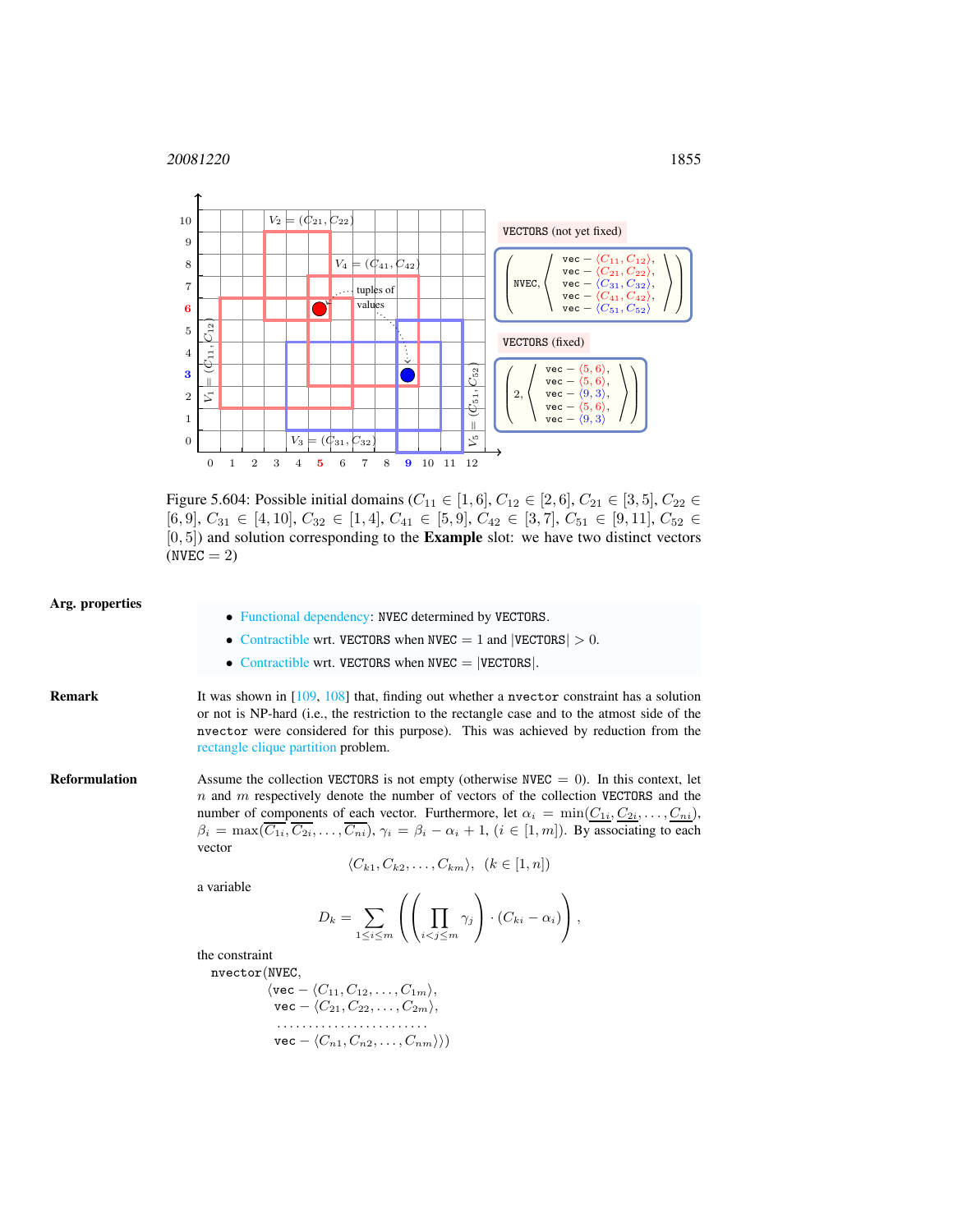<span id="page-2-0"></span>

|          | can be expressed in term of the constraint<br>$nvalue(NVEC, \langle D_1, D_2, \ldots, D_n \rangle).$                                                                                                                                                                                                                                                      |  |  |  |
|----------|-----------------------------------------------------------------------------------------------------------------------------------------------------------------------------------------------------------------------------------------------------------------------------------------------------------------------------------------------------------|--|--|--|
|          | Note that the previous reformulation does not work anymore if the variables have a<br>continuous domain, or if an overflow occurs while propagating the equality constraint<br>$D_k = \sum_{1 \le i \le m} \left( \left( \prod_{i \le j \le m} \gamma_j \right) \cdot (C_{ki} - \alpha_i) \right)$ (i.e., the number of components m is too<br>big).      |  |  |  |
|          | When using this reformulation with respect to the <b>Example</b> slot we first introduce $D_1 =$<br>$1.6-3+(4.5-20) = 3, D_2 = 1.6-3+(4.5-20) = 3, D_3 = 1.3-3+(4.9-20) = 16,$<br>$D_4 = 1 \cdot 6 - 3 + (4 \cdot 5 - 20) = 3, D_5 = 1 \cdot 3 - 3 + (4 \cdot 9 - 20) = 16$ and then get the<br>constraint $nvalue(2, \langle 3, 3, 16, 3, 16 \rangle)$ . |  |  |  |
| See also | common keyword:<br>lex_equal,<br>ordered_atleast_nvector,<br>ordered_atmost_nvector(vector).                                                                                                                                                                                                                                                              |  |  |  |
|          | <b>generalisation:</b> nvectors (replace an equality with the number of distinct vectors by a<br>comparison with the number of distinct nyectors).                                                                                                                                                                                                        |  |  |  |
|          | implied by: ordered_nvector.                                                                                                                                                                                                                                                                                                                              |  |  |  |
|          | implies: atleast_nvector (= NVEC replaced by > NVEC), atmost_nvector (= NVEC<br>replaced by $\leq$ NVEC).                                                                                                                                                                                                                                                 |  |  |  |
|          | specialisation: nvalue (vector replaced by variable).                                                                                                                                                                                                                                                                                                     |  |  |  |
| Keywords | application area: SLAM problem.                                                                                                                                                                                                                                                                                                                           |  |  |  |
|          | characteristic of a constraint: vector.                                                                                                                                                                                                                                                                                                                   |  |  |  |
|          | <b>complexity:</b> rectangle clique partition.                                                                                                                                                                                                                                                                                                            |  |  |  |
|          | <b>constraint arguments:</b> pure functional dependency.                                                                                                                                                                                                                                                                                                  |  |  |  |
|          | <b>constraint type:</b> counting constraint, value partitioning constraint.                                                                                                                                                                                                                                                                               |  |  |  |
|          | <b>final graph structure:</b> strongly connected component, equivalence.                                                                                                                                                                                                                                                                                  |  |  |  |
|          | <b>modelling:</b> number of distinct equivalence classes, functional dependency.                                                                                                                                                                                                                                                                          |  |  |  |
|          | <b>problems:</b> domination.                                                                                                                                                                                                                                                                                                                              |  |  |  |